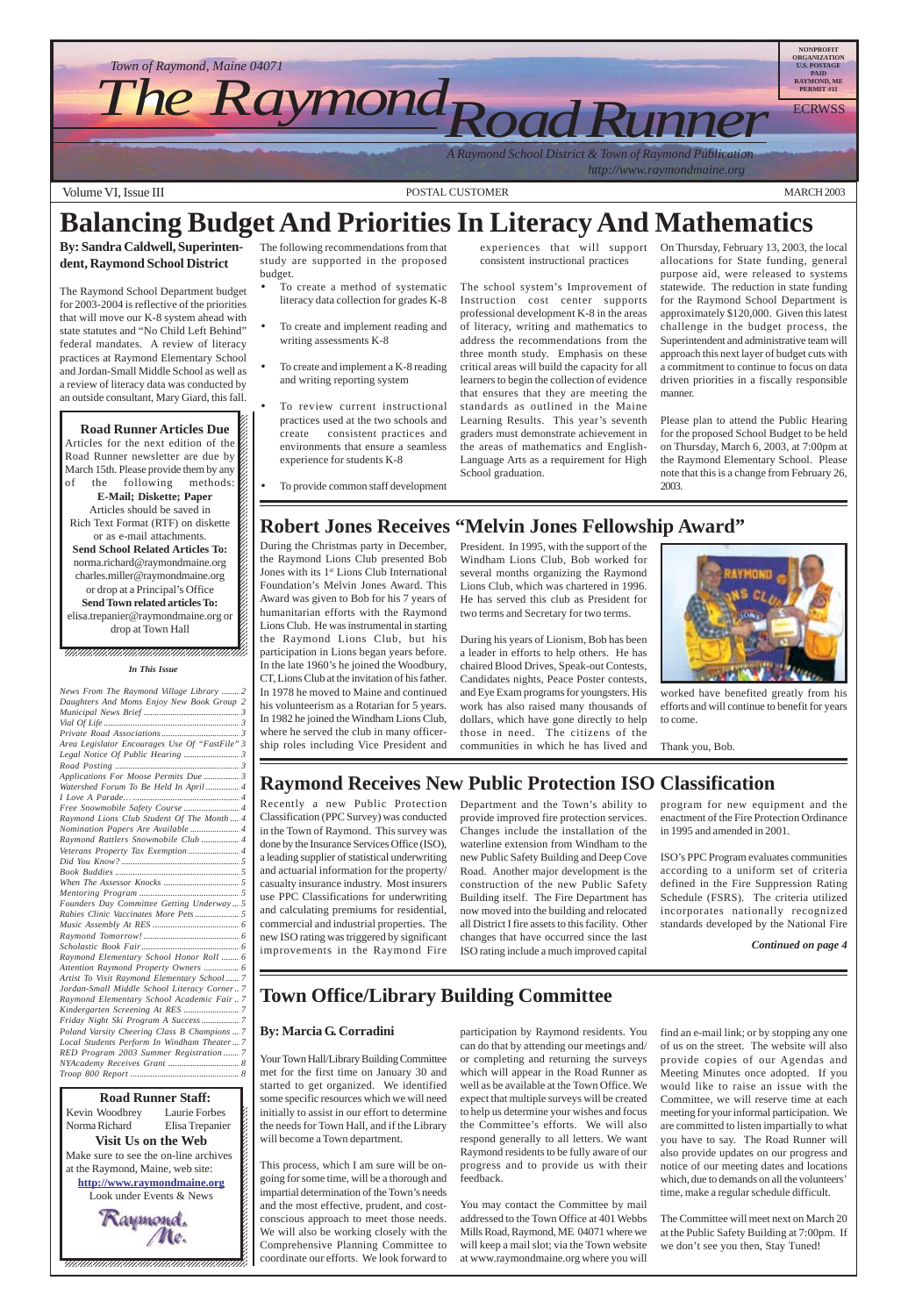| <b>SUNDAY</b>                                                                                                                                                                                                                  | <b>MONDAY</b>                                                                                                             | <b>TUESDAY</b>                                                                                                           | <b>WEDNESDAY</b>                                                                                                                                                | <b>THURSDAY</b>                                                                                                                                                                       | <b>FRIDAY</b>                                  | <b>SATURDAY</b> |
|--------------------------------------------------------------------------------------------------------------------------------------------------------------------------------------------------------------------------------|---------------------------------------------------------------------------------------------------------------------------|--------------------------------------------------------------------------------------------------------------------------|-----------------------------------------------------------------------------------------------------------------------------------------------------------------|---------------------------------------------------------------------------------------------------------------------------------------------------------------------------------------|------------------------------------------------|-----------------|
| FB=Fire Barn<br>JS=Jordan-Small<br><b>KC=Kokatosi Campgnd</b><br><b>PS=Public Safety Bldg</b><br><b>RE=Raymond Elementary</b><br>TG=Town Garage RT85<br><b>TH=Town Hall</b><br><b>VL</b> =Village Library<br>VC=Village Church |                                                                                                                           |                                                                                                                          |                                                                                                                                                                 |                                                                                                                                                                                       |                                                | $\mathbf{1}$    |
| $\mathbf{2}$                                                                                                                                                                                                                   | 3                                                                                                                         | $\blacktriangleleft$<br>3:15-4:15PM RE<br>Dance Class<br>6:30-8:00PM VC<br>Troop 800 Meeting<br>7:00PM TH<br>Selectmen   | 5<br>12:30-1:45PM RE<br>Karate<br>12:30-5:00PM<br>Wednesday<br>Ski Program<br>Grades 4-6<br>6:30-7:30PM VL<br>Dr. Suess<br><b>7:00PM RE</b><br>School Committee | 6<br>9:15AM VL<br>Baby Time<br>9:45AM VL<br><b>Toddler Time</b><br>10:30AM VL<br>Preschool Story Time<br><b>6:30PM KC</b><br>Lions Club                                               | $\overline{7}$                                 | 8               |
| $\mathbf{9}$                                                                                                                                                                                                                   | 10<br>7:00PM TH<br>Comprehensive Plan<br>Committee                                                                        | 11<br><b>1:30PM RE</b><br>Grade 1 Music Assembly<br>3:15-4:15PM RE<br>Dance Class<br>6:30-8:00PM VC<br>Troop 800 Meeting | $12$<br>12:30-1:45PM RE<br>Karate<br>7:00PM VL<br>Flying Carpet Travel<br>Series                                                                                | 13<br>9:15AM VL<br><b>Baby Time</b><br>9:45AM VL<br><b>Toddler Time</b><br>10:30AM VL<br>Preschool Story Time                                                                         | $14$                                           | 15              |
| 16<br>10:00AM TH<br>Appeals Board Site Walk                                                                                                                                                                                    | 17<br>7:00PM TH<br>School Committee and<br>Budget/Finance<br>Committee                                                    | 18<br>3:15-4:15PM RE<br>Dance Class<br>7:00PM TH<br>Selectmen<br>6:30-8:00PM VC<br>Troop 800 Meeting                     | 19<br>9:00AM VL<br><b>Library Board Meeting</b><br>12:30-1:45PM RE<br>Karate<br>7:00PM JS<br>School Committee                                                   | 20<br>9:15AM VL<br><b>Baby Time</b><br>9:45AM VL<br><b>Toddler Time</b><br><b>10:30AM VL</b><br>Preschool Story Time<br><b>7:00PM PS</b><br><b>Building Committee</b>                 | 21                                             | 22              |
| 23                                                                                                                                                                                                                             | 24<br>7:00PM TH<br>Appeals Board<br>7:00PM TH<br>Budget/Finance<br>Committee<br>7:00PM<br>Comprehensive Plan<br>Committee | 25<br>3:15-4:15PM RE<br>Dance Class<br>6:30-8:00PM VC<br>Troop 800 Meeting<br>7:00PM TH<br>Conservation<br>Commission    | 26<br>12:30-1:45PM RE<br>Karate<br>5:00-7:00PM RE<br>Academic Fair                                                                                              | 27<br>9:15AM VL<br>Baby Time<br>9:45AM VL<br><b>Toddler Time</b><br>10:30AM VL<br>Preschool Story Time<br>7:00PM VL<br><b>Reading Group</b><br>7:00PM TH<br><b>Cemetery Committee</b> | 28<br><b>School 3rd Quarter</b><br><b>Ends</b> | 29              |
| 30                                                                                                                                                                                                                             | 31<br>7:00PM TH<br>Appeals Board                                                                                          |                                                                                                                          |                                                                                                                                                                 |                                                                                                                                                                                       |                                                |                 |

# March 2003 **Events and Meeting Schedule**

#### **Daughters And Moms Enjoy New Book Group By: Abby Brockelbank & Molly Keane-Dreyer**

The Mother-Daughter Book Discussion group was organized last fall and started meeting in January. The girls involved are RES and JSMS 3d, 4th and 5th graders. The books we've read so far have been *Because of Winn-Dixie* and *The Two Princesses of Bamarre*. Through them we have discussed themes about friendship and courage. March's book is *Island of the Blue Dolphins*. Two of our participants contributed the following:

Hi. We're from the Mother-Daughter reading group. The first or second Monday of every month we have a Mother-Daughter reading group meeting. We have our meetings at the Raymond Village Library.

 Here are comments from the other people in our group: Molly C. says, "I like that the kids get to choose the books we read, and the decisions, because they help us understand the book more than before the discussion. We get to know other people in the group.'' Gaia C. says, "I like that we get to spend an hour with our moms. I like getting to know the books a lot better, and the mixture of books we choose, and I like the books we've read so far a lot." Allie R. says, "I like the book group because you get to share your ideas. It's hard to choose the books you read because there are so many good ones." Katie L. says, "Yeah, I like talking about the books, and reading them." Lydia M. says, "I like how everyone can talk, and how I get to spend time with just my mom, which is cool, because I don't get to do that very often." Lucy A. says, "I like how there are no boys there, and how we get to talk about the books we are reading, and that's all." Abby B. says, "I like that it gives me an excuse to read even more!'' And Molly K.D. says, "I like how we get to read the books, because I love to read. I also like how everybody makes up so many creative FAT questions!"

We all think this is a very fun program to be involved in.

#### <span id="page-1-0"></span>**News From The Raymond Village Library**

#### **The Flying Carpet Travel Series**

Our travel plans continue on March 12 at 7pm. The topic is England's Popham Colony: Great Expectations and Unknown Hazards, with John Bradford and Al Morrison. This time we travel in Time as well as Space from early 1600s England to Maine, and back again to England. This attempt to colonize failed due only in part to a very bad Maine winter (sound familiar?).

Popham archaeology site digger-interpreter John Bradford and ethnohistorical-anthropologist Al Morrison join forces to show and tell what is now known about the hopes and realities of the Popham Colony site and its Native neighborhood. This will take place at the Raymond Village Library and all are welcome to share the voyage.

#### **Dr. Seuss Party**

There will be a special Dr. Seuss night at the library on March 5 from 6:30 – 7:30. This party will be hosted by Kim Copperthwaite. Kim works with Margaret Mains – Title I specialist at the Raymond Elementary School. There will be stories, games and fun for the whole family.

#### **Raymond Village Library Club Meeting**

On Thursday, April 3, the Raymond Village Library Club will hold its first 2003 meeting. This will be at the library at 7pm. For more information, please call the library at 655- 4283.

#### **Reading Group**

The Reading Group meets on March 27 at 7pm at the library to discuss E.B. White's "One Man's Meat". If you enjoy

reading and having an opportunity to share opinions and ideas with others, please join us. For more Information call Jane at 655-5354.

"The Male Animal," a book review by Claudia Trend

This play takes place in a mid-western college town in the 1940s. It is homecoming weekend, and the big football game, the parade, the tailgate and cocktail parties are all part of the mix. Most of the action, however, takes place in the living room of one professor who is having a crisis of conscience.

Although I found the play in a book of "comedies," it is more than that. I read it once and thought it amusing and nostalgic. Then, after a couple of days, I found myself still thinking about it and suspecting that more lurked behind the scenes in this so-called comedy. I re-read the play (it's not very long) and discovered the following themes masquerading as comedy: 1) Ties of any marriage can be tenuous. 2) How much freedom to teach do teachers possess or to deal with controversial ideas? 3) Misunderstandings can result when stereotypes are substituted for getting to know a person personally. 4) Are men like animals? If so, how much so? And which animals? 5) Is capitalism the Golden Rule, i.e., whoever has the most gold rules? …and over how money is spent within the college.

Suffice it to say there are many bulky issues cloaked in snappy dialog in this play. The weighty issues are gradually drawn out from the opposing characters with the help of a lot of alcohol (in vino veritas).

Although most of the group found the stage directions an impediment to reading the dialog, we all agreed that it was worth the effort in the end.

### **Got Extra Trash?**

The trash policy for pickup in Raymond is two 32-gallon containers. If you have extra, you can purchase blue trash bags at the Town Office for \$1 each. BBI Waste will pick up as many blue bags as you want beyond your two 32 gallon weekly containers.

## **Raymond Horsemen's Meeting**

Thursday, March 27, 2003 7pm at the Town Office

Everyone is invited to join our discussion about subjects of concern to the horsemen in Raymond.

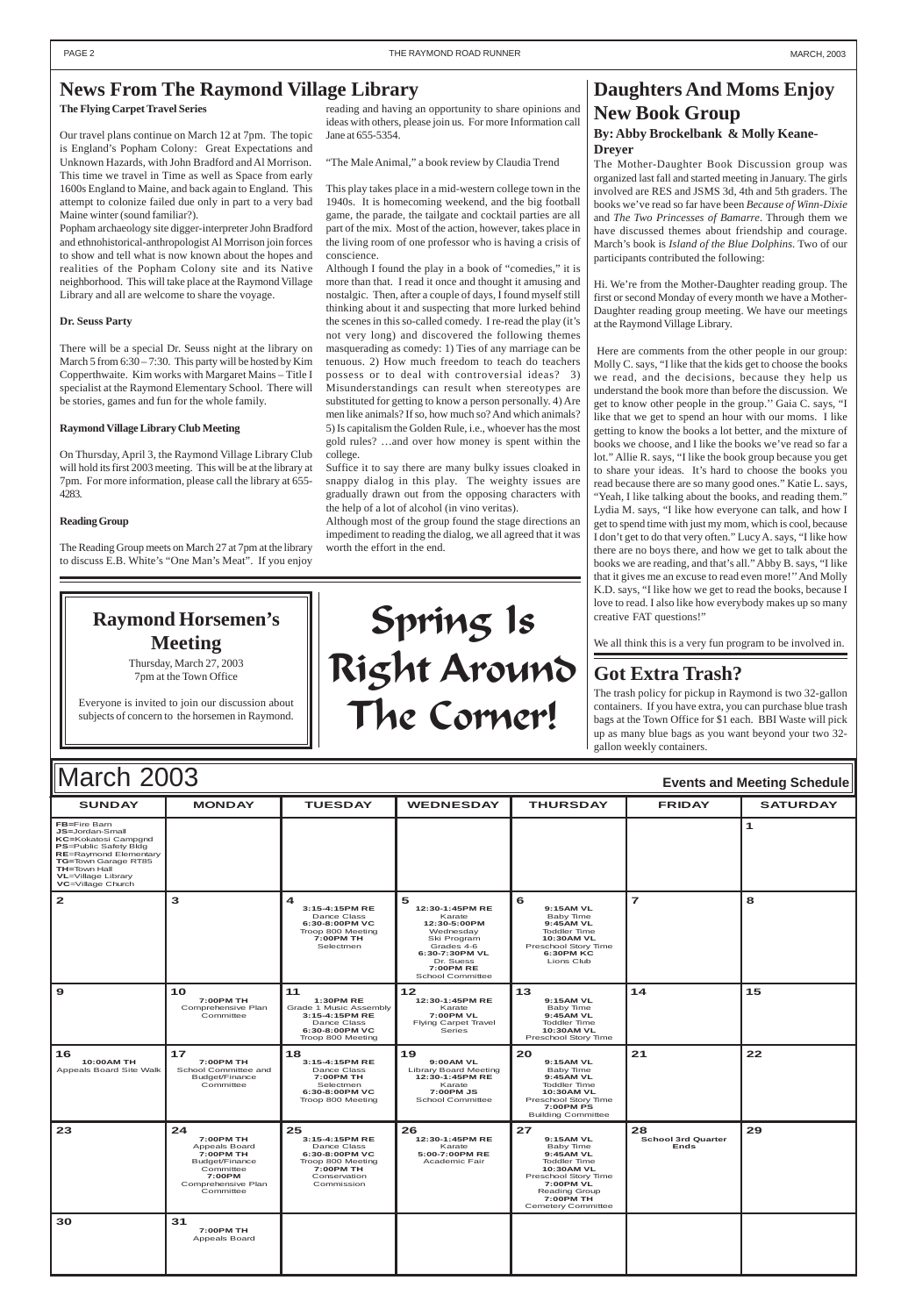#### <span id="page-2-0"></span>**Municipal News Brief**

The Raymond Board of Selectmen recently took the following actions:

- 1. Approval of \$3,000 in funding assistance for Raymond Baseball/Softball Association from the Luther Gulick Camps Recreational Fund.
- 2. Route 302 Improvement Project Bid awarded to Pratt & Sons of Minot, Maine, in the amount of \$1,810,188.25. Town Manager Don Willard reported that work will begin as soon as possible and the intention is for the project to be substantially complete by July 1, 2003.
- 3. Route 302 Speed Zoning Request Maine Department of Transportation (MDOT) decision. Town Manager Don Willard reported that the MDOT approved a speed reduction in the area of Raymond Beach from 55 mph to 50 mph. This will be between Canal Road and Deep Cove Road.
- 4. Approval of property tax abatement recommendation to correct an assessment error for Map 8, Lot 112 in the amount of \$3,404.52.
- 5. Approval of Quit Claim Deed for Map 16, Lot 21, 111 Spring Valley Road.
- 6. Reviewed and authorized February 11, 2003, Treasurer's Warrant in the amount of \$133,964.15.

| <b>RAYMOND FIRE/RESCUE ACTIVITY LOG</b> |  |                                                        |                                              |  |  |  |  |
|-----------------------------------------|--|--------------------------------------------------------|----------------------------------------------|--|--|--|--|
|                                         |  | DATE TIME LOCATION TYPE OF CALL                        |                                              |  |  |  |  |
| <b>RESCUE</b>                           |  |                                                        |                                              |  |  |  |  |
|                                         |  | 1/15/2003 1733 WEBBS MILLS RD DIFF BREATHING           |                                              |  |  |  |  |
|                                         |  | 1/15/2003 817 DAVIS FARM RD BACK PAIN                  |                                              |  |  |  |  |
|                                         |  | 1/16/2003 501 WEBBS MILLS RD CHEST PAIN                |                                              |  |  |  |  |
|                                         |  | 1/16/2003 1135 10 LEVY LANE FIRE STAND-BY              |                                              |  |  |  |  |
|                                         |  | 1/16/2003 1410 CRLTON EDWRDS GEN.ILLNESS               |                                              |  |  |  |  |
|                                         |  | 1/17/2003 1627 MYRON HALL RD GEN.ILLNESS               |                                              |  |  |  |  |
|                                         |  | 1/18/2003 1116 EGYPTRD                                 | UNKN. PROBLEM                                |  |  |  |  |
|                                         |  | 1/18/2003 1423 WINDING WAY                             | <b>SEIZURE</b>                               |  |  |  |  |
|                                         |  | 1/18/2003 1602 KENTWOOD DR                             | ALLERGIC REACTION                            |  |  |  |  |
|                                         |  | 1/19/2003 626 10 LEVY LANE                             | <b>FIRE STAND-BY</b>                         |  |  |  |  |
|                                         |  | 1/19/2003 1937 M/A GRAY                                | <b>FIRE STAND-BY</b>                         |  |  |  |  |
|                                         |  | 1/20/2003 1825 MEADOW RD                               | <b>OVERDOSE</b>                              |  |  |  |  |
|                                         |  | 1/20/2003 2244 TENNY HILL RD                           | CO DETECTOR ALARM                            |  |  |  |  |
|                                         |  | 1/21/2003 1150 M/A GRAY                                | FIRE STAND-BY                                |  |  |  |  |
|                                         |  | 1/22/2003 1013 BIRCHDR                                 | <b>DIABETIC EMERGENCY</b>                    |  |  |  |  |
|                                         |  | 1/22/2003 1139 M/A GRAY                                | OB IN LABOR                                  |  |  |  |  |
|                                         |  | 1/23/2003 1640 MOUNTAIN RD                             | SUBJ INJURED IN FALL                         |  |  |  |  |
|                                         |  | 1/25/2003 1524 SWANS RD                                | <b>GEN.ILLNESS</b>                           |  |  |  |  |
|                                         |  | 1/25/2003 2236 M/A CASCO                               | PARAMEDIC INTERCEPT                          |  |  |  |  |
|                                         |  | 1/27/2003 656 ROOSEVELTTRL. CARACCIDENT                |                                              |  |  |  |  |
|                                         |  | 1/27/2003 1244 M/A CASCO                               | ATTEMPTED SUICIDE                            |  |  |  |  |
|                                         |  | 1/28/2003 2036 WESTVIEW DR ABDOMINAL PAIN              |                                              |  |  |  |  |
|                                         |  |                                                        | 1/29/2003 1054 ROOSEVELTTRL. SUBJ PASSED OUT |  |  |  |  |
|                                         |  | 2/3/2003 741 WEBBS MILLS RD FIRE STAND-BY              |                                              |  |  |  |  |
|                                         |  | 2/3/2003 1956 M/A NAPLES                               | PARAMEDIC INTERCEPT                          |  |  |  |  |
|                                         |  | 2/4/2003 2300 GLEN RD                                  | ASSUALT                                      |  |  |  |  |
|                                         |  | 2/6/2003  142  M/A CASCO                               | KIDNEY STONES                                |  |  |  |  |
|                                         |  | 2/7/2003 1229 VIOLA AVE                                | POSS. BROKEN LEG.                            |  |  |  |  |
|                                         |  | 2/7/2003 1530 PULPIT ROCK RD SUICIDE                   |                                              |  |  |  |  |
|                                         |  | 2/8/2003 339 M/A GRAY                                  | <b>ASTHMAATTACK</b>                          |  |  |  |  |
|                                         |  | 2/8/2003 1547 M/A WINDHAM CHEST PAIN                   |                                              |  |  |  |  |
|                                         |  | 2/11/2003 415 CROCKETT RD DIFF BREATHING               |                                              |  |  |  |  |
|                                         |  | 2/13/2003 800 CLEARWATER DR CARACCIDENT                |                                              |  |  |  |  |
|                                         |  | 2/13/2003 1549 ROOSEVELTTRL. CARACCIDENT               |                                              |  |  |  |  |
|                                         |  | 2/13/2003 2106 M/A GRAY                                | <b>MEDICAL EMERGENCY</b>                     |  |  |  |  |
|                                         |  | 2/14/2003 1841 ROOSEVELTTRL. FIRE STAND-BY             |                                              |  |  |  |  |
| <b>FIRE</b>                             |  |                                                        |                                              |  |  |  |  |
|                                         |  | 1/13/2003 1815 LEVY LANE                               | <b>SMOKE ALARM</b>                           |  |  |  |  |
|                                         |  | 1/16/2003 1135 LEVY LANE                               | <b>SMOKE ALARM/ WATER</b>                    |  |  |  |  |
|                                         |  | 1/16/2003 2206 MASON LANE                              | <b>INVESTIGATION</b>                         |  |  |  |  |
|                                         |  | 1/19/2003 626 LEVY LANE                                | <b>SMOKE ALARM</b>                           |  |  |  |  |
|                                         |  | 1/19/2003 1937 M/A GRAY<br>1/20/2003 1125 ROOSEVELTTRL | <b>CHIMNEY FIRE</b><br>NAT.GAS LEAK          |  |  |  |  |
|                                         |  | 1/20/2003 2240 TENNY HILL RD                           | CO DETECTOR ALARM                            |  |  |  |  |
|                                         |  | 1/21/2003 1049 M/A GRAY                                | <b>CHIMNEY FIRE</b>                          |  |  |  |  |
|                                         |  | 1/26/2003 1215 AROUND TOWN                             | <b>BURNING PERMITS</b>                       |  |  |  |  |
|                                         |  | 1/27/2003 656 ROOSEVELTTRL                             | CAR ACCIDENT                                 |  |  |  |  |
|                                         |  | 1/28/2003 2036 WESTVIEW RD                             | <b>RESCUE ASSIST</b>                         |  |  |  |  |
| 2/1/2003                                |  | 2311 ROOSEVELTTRL                                      | <b>WIRESARCHING</b>                          |  |  |  |  |
| 2/3/2003                                |  | 741 SIBLEY RD                                          | TREE DOWN WIRES ARCH                         |  |  |  |  |
| 2/13/2003                               |  | 800 CLEARWATER DR CAR ACCIDENT                         |                                              |  |  |  |  |
|                                         |  | 2/13/2003 1549 ROOSEVELTTRL CARACCIDENT                |                                              |  |  |  |  |
|                                         |  | 2/13/2003 2127 HAWTHORNE RD                            | <b>SPRINKLER ALARM</b>                       |  |  |  |  |
|                                         |  |                                                        | 2/14/2003 27 HAWTHORNE RD SPRINKLER ALARM    |  |  |  |  |
|                                         |  |                                                        |                                              |  |  |  |  |

2/14/2003 1841 ROOSEVELT TRL FIRE ALARM/ WATER

#### **Applications For Moose Permits Due By April 1**

Representative Joseph Bruno (R-Raymond) reminds those interested in taking part in next fall's moose hunting season that they must submit their permit applications to the Maine Department of Inland Fisheries and Wildlife by April 1. The department will hold a drawing in mid-June to determine the 2,585 permits that will be issued in the 2003 season.

This year's drawing for moose permits is open to those who are eligible to obtain a Maine Big Game Hunting License or will be eligible by the opening day of the moose hunting season. Hunters must be at least 10 years old by the opening day of the season, and people who had a permit in the 2001 or 2002 season are not eligible for this year's drawing.

Those interested in increasing their odds of obtaining a permit can purchase additional chances. Maine residents can purchase three chances for \$10 and six chances for \$20. Multiple chance resident applicants must possess a valid Maine Big Game License. In addition, those who have been chosen in past drawings going back to the 1998 season may receive an additional chance for each unsuccessful season.

Those interested in applying for a moose permit may request an application by calling the Department of Inland Fisheries and Wildlife at 287-8000. Applications can also be filled out on-line at http://www.informe.org/ifw/ moosepermit.html. People with questions or in need of assistance can contact State Representative Bruno at 655- 7443.

### **Area Legislator Encourages Use Of "FastFile" System**

Representative Joseph Bruno (R-Raymond) is encouraging constituents to consider joining the more than 150,000 Maine taxpayers who use the Maine FastFile system. FastFile, which offers three methods of filing returns, is the quickest and most accurate way for people to file individual returns. Tax returns submitted through FastFile can be processed more quickly and less expensively than traditional paper returns, saving the state money on the cost of processing returns and speeding tax refunds to Maine taxpayers in 14 days or less.

If a taxpayer is due a refund, arrangements can be made through the FastFile system for a direct deposit into a checking or savings account. Likewise, taxpayers who owe taxes can make an electronic payment to the state.

The three FastFile methods include:

\* I-File: Maine taxpayers can file their returns on-line for free at www.maine.gov/revenue. The easy-to-follow website requests all the pertinent information and then performs the calculations to determine tax liability.

\* E-File: Taxpayers or tax preparers who use software to do Maine Income Taxes can file returns electronically by following the software's instructions.

\* TeleFile: Using a touch-tone telephone, Maine taxpayers can file their returns in just a few minutes using the TeleFile system. Taxpayers must first determine their eligibility by reading the instructions on page 6 of the pre-printed Short Form/TeleFile booklet received in the mail. Taxpayers then complete the TeleFile worksheet on page 7 of the booklet and call in the results at (207) 624-7776.

Taxpayers with questions about the Maine FastFile system can call the Maine Revenue Service at (207) 287-2076 or visit the agency's website at www.maine.gov/revenue. People can also contact State Representative Bruno at 655- 7443 or by e-mail at jbruno1@Maine.rr.com.

#### **Vial Of Life**

#### **By: Brian C. Elliot, Paramedic**

The Vial Of Life is a program sponsored by the Raymond Fire Department for anyone with medical problems taking prescription medications or who has medication allergies. A small vial, about the size of a prescription bottle, attaches beneath the front right corner of the top shelf of your refrigerator. Inside this vial is the above information, plus next of kin, doctor's(') name(s), and hospital of choice. A sticker on your refrigerator door alerts Fire/Rescue personnel to this vial. This information is vital in a variety of emergency situations and will decrease the time in getting pertinent patient information and transporting. If you would like more information about the program or would like to receive a Vial Of Life, please call our Dispatch center at 655-7851, and a Fire/Rescue member will contact you to arrange for a meeting to install a vial. There is no fee for this service.

#### **Moose Applications**

Due By April 1, 2003

Applications for this year's Moose Permits are available at the Town Office or by visiting www.mefishwildlife.com on the Web until 11:59pm, April 1st.

#### **Private Road Associations**

The Town of Raymond Code Enforcement Office would like to compile a list of all private road associations in Raymond. From time to time it is necessary to contact people who are responsible for their private road associations. We would also like to be able to inform those associations of anything in which they would be interested. At this time we do not have the information in order to accomplish that.

If you live on a private road with a road association, whether formal or informal, please call the Code Enforcement Office and give them the name of a contact for your road. This information will be used for corresponding with your representative on matters which are important to you and the Town.

### **Public Notice Town of Raymond Road Posting**

This is to notify you that the Town of Raymond will be closing its roads to vehicles weighing in excess of 23,000 pounds on Friday, February 28, 2003, until the last week of May. Routes 85, 121, and 302 will be exempt from this closure because they are State maintained roads. 29A M.R.S.A. Sec. 2395

For more information, contact Nathan White, Public Works Director, at the Raymond Town Office.

#### **Notice**

As of April 1, 2003, names of the owners of all dogs not licensed will appear on a Dog License Warrant put before the Selectmen. At this time the penalty fee will increase to \$10.00. If you no longer have your dog, please call the Town Office at 655-4742 and let us know.

### **Legal Notice Of Public Hearing**

The Town of Raymond, Maine, will hold a public hearing at the Board of Selectmen's meeting on Tuesday, March 4, 2003, at 7pm in the Town Hall, 401 Webbs Mills Road, to consider the submission of a Community Development Block Grant/ Community Planning Grant Application, and acceptance of funds from said program. The grant funds will be used to develop a plan that identifies and investigates alternatives for the delivery of public safety services, including regionalized communications. It is anticipated that the Towns of Bridgton, Casco, Harrison, Naples, Raymond and Sebago will be the communities included in the study.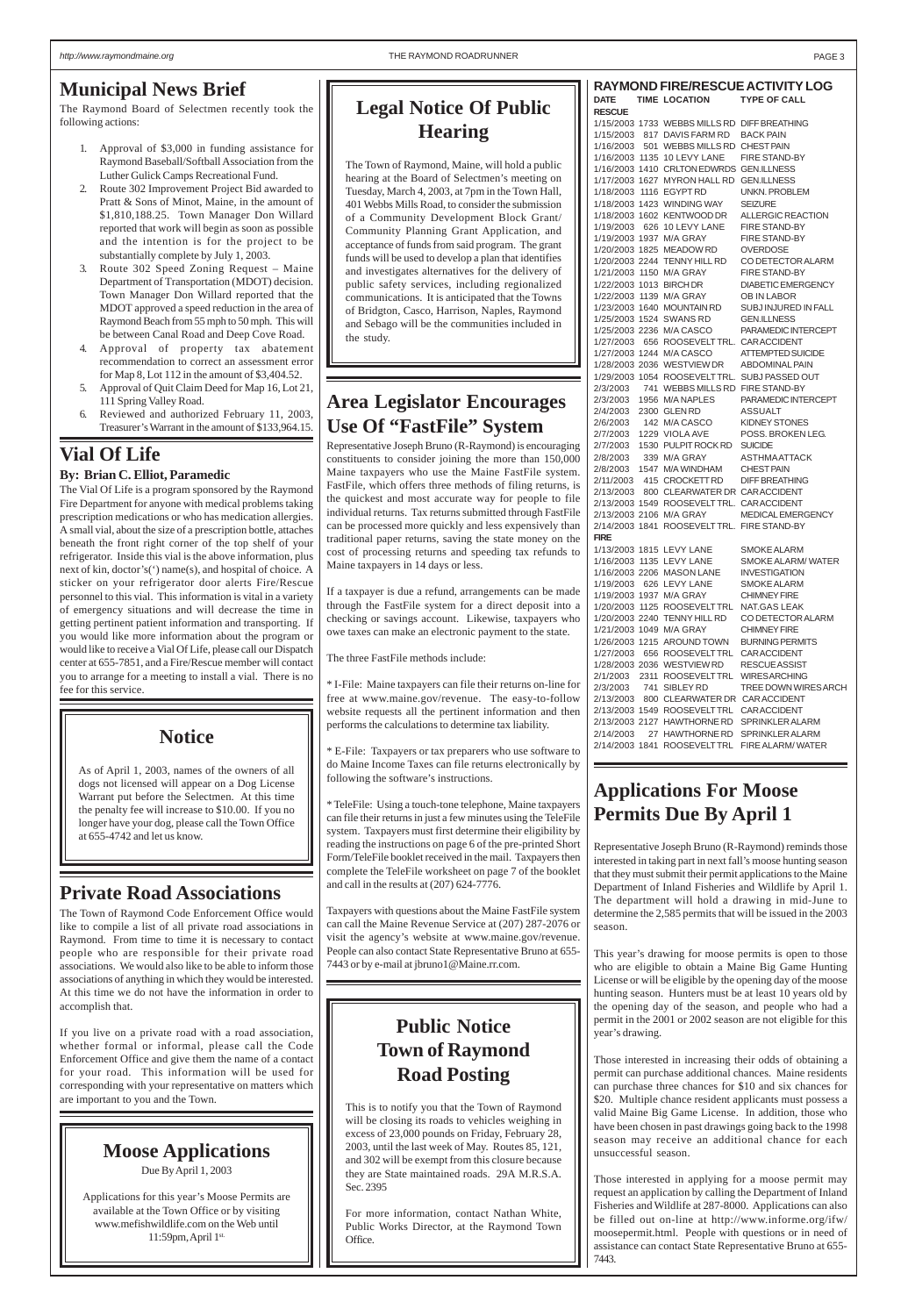### <span id="page-3-0"></span>**Watershed Forum To Be Held In April**

The Raymond Conservation Commission, with support from the Cumberland County Soil and Water Conservation District, will be hosting a Watershed Forum in April. The purpose of the forum will be three fold:

- 1. Update the community and Raymond's decision makers on watershed projects that have been completed with grant funds from Maine DEP and USEPA (25 minutes – PowerPoint Slide Show by the CCSWCD),
- 2. Present an outline of our proposal for the expanded Lakes Protection Ranger program (5 minutes - RCC),
- 3. Most importantly, gain input from the Selectmen, Planning Board, Zoning Board of Appeals, Comprehensive Plan Committee and the general public on how we can best secure lake and watershed protection in Raymond on a long term sustainable basis (up to 1.5 hours - facilitator).

The forum will be from 7 to 9pm and be run by a natural resource facilitator to keep us all on track. The dates are either April 22 or 29. Final details for the location (we are hoping for a comfortable setting at a local establishment) and date will be posted in the April Road Runner.

Note that regular RCC meetings are wide open to the public and have been moved to the last Wednesday of each month. Given Raymond's rapid growth, we need support from the community for our important conservation projects. For more information on the forum or other Conservation Commission initiatives, please call John Rand (655-4277) or Elizabeth Algeo (655-6965).

We look forward to the Town's participation in this important and unique evening.

#### **Raymond Rattlers Snowmobile Club**

### **Free Snowmobile Safety Course**

**Open to the public for all ages.**

**March 6th, 13th, and 20th This is a three-part course. Certificates awarded upon completion. 6pm To 8:30pm. At the Jordan-Small Middle School in Raymond.**

**Hosted by the Raymond Rattlers Snowmobile Club & Maine Inland Fisheries and Wildlife.**

**Please contact the Raymond Rattlers Safety Director Michelle Carver at 655-2053 if you are interested in attending.**

### **Raymond Lions Club February Student Of The Month**

selected and recognized by the Raymond Lions Club as its Student of the Month for February.

Julia Comeau, of the Jordan-Small Middle School, was because of its strong Arts and Vocational programs.

Julia and her family moved to Raymond from Lewiston in 1998. She lives with her parents and two brothers. Julia has a love of art and creativity in all its forms. She loves to draw and to create art and crafts. Next year she plans to attend Westbrook High School



### **I Love A Parade…**

That's right… everyone loves a parade.

In celebration of Raymond's 200th birthday party we are going to have a parade. This will be in conjunction with the activities planned for June 21st. The theme is a community parade, and we need your participation. We are looking for anyone interested in putting together a float or any other display. Please don't limit your ideas to just the organized groups but think about maybe a neighborhood float or a group of people that bike, run, ski, play basketball, sing, read, etc. We are open to all ideas. Please call Brenda (655-4670) or Karyn (655-3926).

#### **By: Jeff Weeks, Club President**

We had a successful Poker Run on January 25th. About 60 snowmobiles participated and traveled the 18-mile loop on our trail system. We appreciate all your safe riding and supporting of our club.

Congratulations go out to our winners. First place went to David Aberle of Wilmington, MA. Second and third place winners went to our own club members Nichelle Gardner and Sandy Clark. The Rattlers would like to extend a thank you to all the local businesses who contributed items for door prizes, and especially to all our club members who made this event a success. Hats off to our grooming crew. Your long hours and dedication to our trails went way beyond the call of duty. You should feel proud of your work. It certainly paid off with all the positive comments we received.

On February 1, we had our club fun ride. It was a cloudy but a seasonable day as the Weeks, the Carvers and the Weinbergs took off and enjoyed a 70-mile loop across the Lake Region trail system. We checked out Bridgton's Winter Carnival on Highland Lake and enjoyed a leisurely lunch in Naples on our return trip home.

Raymond has approximately 300 registered snowmobiles. The Rattlers currently have 58 paid memberships of which 14 are business memberships. New memberships are always welcomed. It is never too late to join the club and show your support for the trails you ride on.

Check out our web page for our club news and upcoming events. The web address is www.raymondmaine.org, click on Recreation then find the Raymond Rattlers. Thank you, Elisa Trepanier, for all your hard work keeping our website updated. We could not have done this without your help and support.

Protection Association and the American Water Works Association. Using the FSRS, ISO objectively reviews the fire suppression capabilities of a community and assigns a public protection classification. This classification is a number from one to ten. Class One represents exemplary fire protection and Class Ten indicates that an area's fire suppression program does not meet minimum recognition criteria.

The FSRS allocates credit by evaluating the following three major elements: 1.) Fire alarm and communication systems. This review accounts for 10% of the total classification. The primary focus is upon a community's facilities and support for handling and dispatching fire alarms. 2) Fire Department. This review accounts for 50% of the total classification score and focuses upon items such as engine companies, ladder or service companies, distribution of fire stations and fire companies, equipment carried on apparatus, pumping capacity, reserve apparatus, department manning and training. 3.) Water supply systems accounts for the remaining 40% of the total classification. Evaluating the available water supply used for fire suppression, including hydrant size, type and installation as well as the inspection frequency and condition of fire hydrants, develops the score.

In many communities the ISO rating is represented as a split classification if fire protection levels vary within the community. In Raymond the previous classification was a 9/10. We are very pleased to report and announce that Raymond's new classification will be a 5/8B. This is a substantial improvement over the former classification. What this means to Raymond residents is that they will benefit from both greatly improved community fire suppression services as well as lower insurance rates for both commercial and residential property owners.

Since Raymond is a community classified on a split system, two rates will apply. The first class, in Raymond's case, Class 5, applies to properties located within approximately five road miles of a fire station and also within 1,000' of a fire hydrant. The second class, in Raymond's case, Class 8B, applies to properties beyond the 1,000' limit of a fire hydrant but within five-miles of a fire station. ISO generally assigns communities outside a defined distance to a fire station as a Class 10. Since Raymond maintains both District I and District II, all properties within the Town are within the minimum distance requirements of a fire station. Properties along Route 302 in the area of the waterline benefit directly from being compliant with both proximity to a water source and the new Public Safety Building.

The Fire Department has worked hard to improve our fire suppression capabilities and related public safety services. Residents are encouraged to contact their insurance carrier to make them aware of the rating change. Detailed information about the Insurance Services Office (ISO) report may be obtained directly from Town Manager Don Willard at 655-6994 or don.willard@raymondmaine.org or from Fire Chief Denis Morse at 655-7851.

*Continued from page 1*

# **ISO Classification**

### **Nomination Papers Are Available**

Nomination papers for election of officers for the next Annual Town Meeting are available at the Town Office. Positions to be elected are Selectman (1), School Committee (2), Budget/Finance Committee (3). Papers need to have not less than 25 signatures and not more than 100 on them. You can pick up the nomination papers during regular business hours at the Town Office. The deadline for submission of papers is Tuesday, April 15, 2003, at 7pm.

### **Veterans Property Tax Exemption**

Veterans, widows, orphans, did you know that according to Maine Veteran Law Title 36 Chapter 105 Property Tax Exemption, Veterans of WWI, WWII, Korea and Vietnam when reaching the age of 62 or when they receive any pension or compensation from the U.S. Government for total disability are entitled to an exemption? This exemption applies to veterans' un-remarried widow, or minor children, gold star mothers and paraplegic veterans. To find out if you qualify for this exemption, contact the Raymond Assessing Office at 655-4712.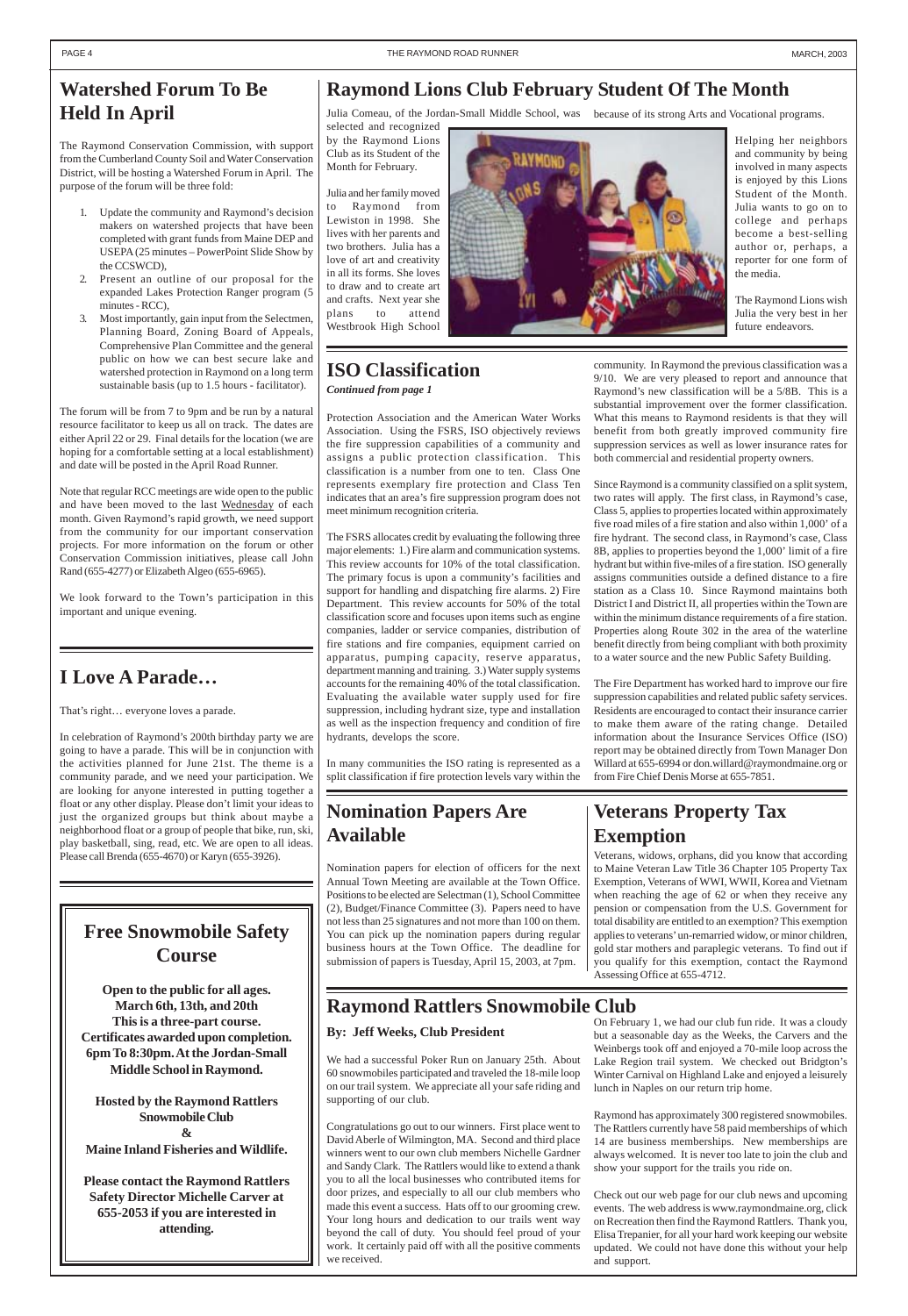### **Book Buddies**

After teaching a freshman class at Saint Joseph's College in Standish, Mrs. Tounge and Mrs. Malnati invited the students to meet their third graders at Raymond Elementary. The freshmen will be e-mail buddies with the



*Keisha and Alisa try out snowshoeing.*

### **Mentoring Program Goes Shoeing And Swimming**

*Eighth grader writer of excellence stands with Raymond poet Liza Hobbs after Ms. Hobbs's visit with students at Raymond Elementary School. Julia holds a copy of Ms. Hobbs's publication, Poems from the Lake.*

#### <span id="page-4-0"></span>**Did You Know? By: Julia Comeau**

*Editor's Note: This month's student columnist and writer of excellence, Julia Comeau, is an 8th grader at Jordan-Small Middle School. An avid writer since first grade, Julia especially enjoyed interviewing another writer, Liza Hobbs, on the poet's recent visit to Raymond Elementary School. One of Julia's hobbies is reading, especially science fiction, and she also excels in art, where she particularly enjoys oil, pastel, and chalk. She plans to attend Westbrook High School next year.*

This intriguing woman also enjoys working with students. "I am amazed at what people find in my poetry," she commented while discussing her visit to Raymond Elementary School on February 10th.

You may have heard about Longfellow or Poe, but did you know we have our very own poet here in Raymond? Elizabeth – or Liza – Hobbs is a published poet who lives right in Raymond on Panther Pond. She enjoys writing free verse, a form of poetry without rhyme. In this fashion, she has composed a collection of poetry that is still in the process of being compiled into a series of books.

"I didn't even know I was going to write," said Ms. Hobbs, referring to the beginning of her career. Her first writing success came when a local newspaper offered her twentyfive dollars for one of her pieces. She was also very inspired to write when Mt. St. Helens erupted in 1980. "You couldn't see the color," she said. "Everything was just white, everywhere."

> On Saturday, January 25<sup>th,</sup> Dr. Jim Stephenson, his wife Judy, and members of his staff from Jordan Bay Animal Hospital vaccinated a total of 49 dogs and 30 cats. Nancy Yates from the Town Office provided dog licensing with 39 dogs being licensed in Raymond.

One of the goals of the mentoring program is to get out each other, try new things together and gain different and move! We accomplished that in a couple of different perspectives. These "Big Brother-Big Sister" types of ways this past month by - 3

Often a sight such as that of Mt. St. Helens's aftermath, as well as other sensory experiences, will inspire Ms. Hobbs to start writing. "I write everywhere," she said. She often incorporates her own experiences into her work.

When asked if she had any advice for young writers today, she had plenty of good insight to give: "Read! Read a lot! Reading was my major pleasure when I was a kid. Listen to what people say, and notice what's around you. Be aware of your senses."

She also mentioned writing letters to people and keeping copies of them. "There are numerous triggers for inspiration; you just have to find the right ones."

Some of her works are already out in a collection called *Poems from the Lake*. This particular book is also available with a CD of Ms. Hobbs reading her own poetry. The newest compilation of her poetry, *A Craving for the Goatman*, is based on Greek mythology and will be available by March of 2003. Those interested may find both works in such local stores as Cricket's Corner, Cry of the Loon, and Cottage Industries.

I strongly encourage you to take a look at what Liza Hobbs's work has to offer. She is very talented and an extraordinary woman.



### **Rabies Clinic Vaccinates More Pets**

**By: Louise Lester, Town Clerk**

Blue Seal Feeds in South Windham provided free 4 pound bags of several types of dog food for the participants to take home. Raymond's thanks go to Blue Seal Feeds for their donation.

strapping on snowshoes for a hike around by RES and by splashing around in the Colonial Mast Pool (but not all in one day!). Along with these kinds of group activities, mentors spend one on one time with students for an hour or so a week. We currently have 14 pairs involved in the program, with a few more matches in progress.

The main idea of the Mentoring Partnership is to support friendships between older and younger people. Both the mentors and the mentees learn from relationships also send the

clear message to our youth that they are valued. Raymond does well with this message through the work of the schools, Raymond Recreation, Scouts, Baseball and other groups; we simply offer an alternative way to spend time doing healthy activities with youth.

To learn more about mentoring, you can reach Lori Rand or Debra Martin at 655-8672 ext. 107, or stop by our office at the Raymond Elementary School.

third graders and will be reading and discussing *Charlotte's Web* and *The Trumpet of the Swan* by E.B. White. The program will finish in April with a book buddy lunch and other culminating activities at Saint Joseph College.



### **Raymond Rattlers Snowmobile Club 2nd Annual Pig Roast**

**Date: March 15th Time: 2pm to 4pm Location: Kokatosi Campground**

**Tickets must be purchased in advance. FMI call 655-4400 and ask for Jeff.**

### **Founders Day Committee Getting Underway**

The Raymond Founders Day Committee is making plans to celebrate Raymond's 200<sup>th</sup> Birthday. Subcommittees are being formed and more volunteers are needed.

Ideas for celebration activities are welcomed, and anyone who wishes to participate in the planning and organization of these events is being sought. Please come to our next meeting on Thursday, March 27<sup>th,</sup> at 7pm at the Town Office and join the fun. For more information call Deb Cutten 655-2877 or Sue Ellen Gendron 655-4463.

### **When The Assessor Knocks And No One Is Home**

The Raymond Board of Selectmen serves as the Board of Assessors. The Board has a number of duties, most importantly assessing property values throughout town. The Board employs O'Donnell and Associates, a private company, to assist with this effort. Employees from O'Donnell and Associates visit hundreds of properties each year to update values. On many occasions, visits to residential properties occur when no one is home. The standard practice for assessing properties when no one is home includes measuring the buildings, determining the quality and condition of the buildings (with the interior estimated through window views), and taking a picture.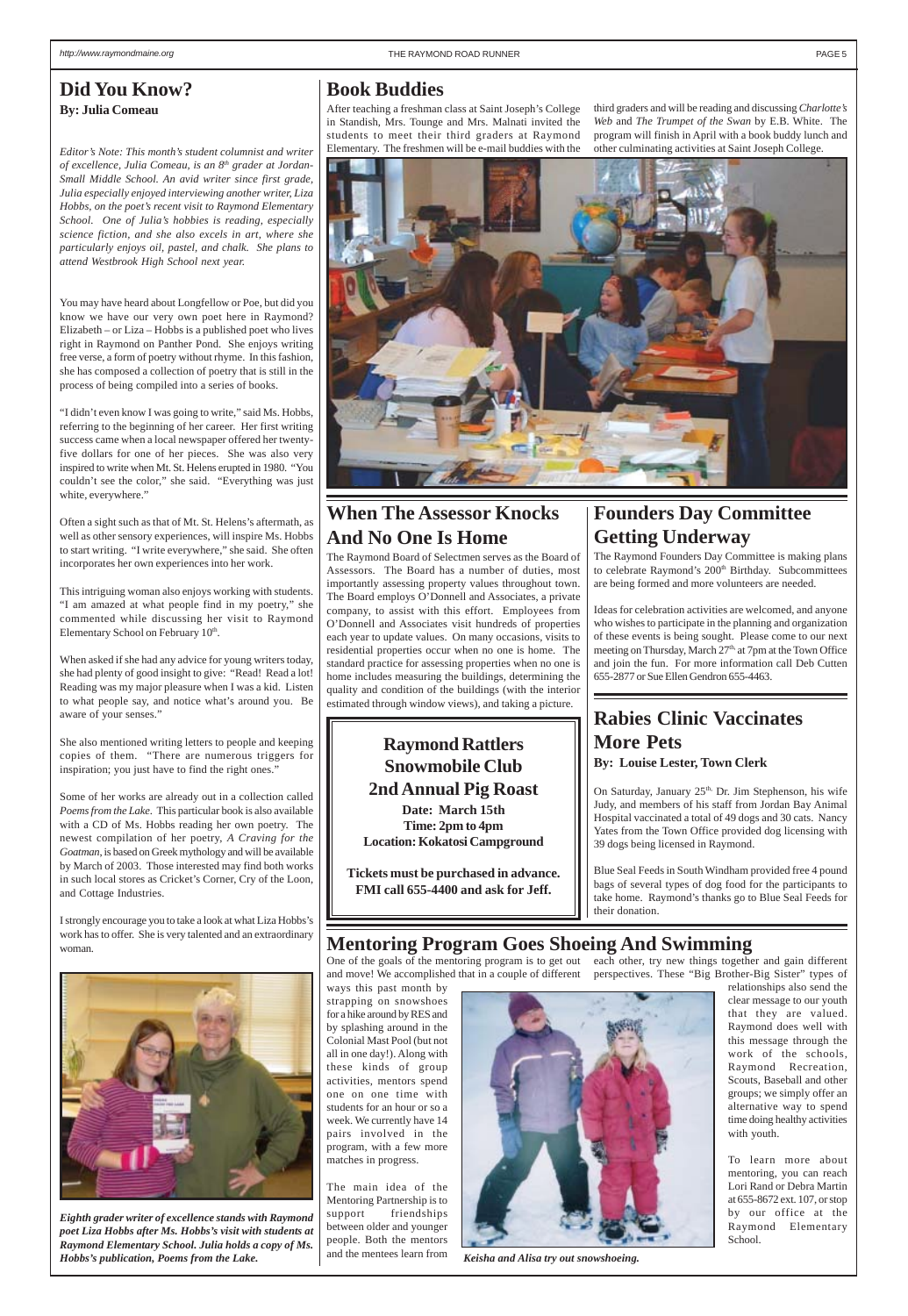### **We're Having A Music Assembly At Raymond Elementary School**

On Tuesday, March  $11<sup>th</sup>$ , the students in our  $1<sup>st</sup>$  and  $2<sup>nd</sup>$ grade classes will present a music assembly for your enjoyment. Students will sing, move, and perform instrument parts that they have learned in music class. Mrs. Gordan hopes that parents and friends can join us for this 1:30pm Music Assembly.

#### **Scholastic Book Fair**

Jordan-Small Middle School Dates: March 10th – 14th, 2003 Times: Mon - Wed 7:30 – 3:00 Thursday 7:30am – 8pm Friday 1:00 – 3:00

Raymond Elementary School Dates: March 24th – March 28th, 2003 Times: Monday – Friday 8:30-4:00, Family Night: Wednesday 5:00 – 8:00

Come pre-order your copy of "Harry Potter and the Order of the Phoenix" Coming out June 21st!

Every book purchase receives a raffle ticket for a chance to win books and posters.

Pick out books for your summer reading…

Proceeds support the Raymond PTA Everyone is welcome!

#### <span id="page-5-0"></span>**Raymond Tomorrow!**

#### **By: Brad McCurtain Co-Chair, Raymond's Comprehensive Planning Committee**

Your Comprehensive Planning Committee and Planning Board recently held a joint meeting. In addition to attendance by the Committee and Planning Board members, Town Manager Don Willard, Fire Chief, Dennis Morse, and Code Enforcement Officer Jack Cooper all joined us. Bob Faunce, Raymond's Planner, gave an excellent presentation of the residential and commercial growth that has occurred in our community.

- the need for greater municipal services?
- the traffic on our roads?
- our excellent school system?
- What pressures will this growth place on our remaining open space and natural resources?
- Who will pay for the costs of all of this growth?"

In 1892, there were 242 structures (homes). Approximately half of these were seasonal and half were year round residents. In 1975, there were 1607 structures, approximately half of which were still seasonal. By 2001, there were 2,560 structures. And by now, most of these structures have become year-round homes.

Using the 25-year growth rate, Raymond can expect another 953 residences between 2000 and 2025. The question we all need to ask is, "Where will these structures be built?"

According to Town officials, most of the lakefront lots have been built out. Many of the desirable lots have been built out also. Now, we are beginning to see homes built on our scenic vistas and in areas where the terrain is challenging. Fire Chief Morse is concerned that his volunteer fire and rescue trucks cannot reach some of these newer structures and their inhabitants because of the quality and grade of their access roads.

Of course, setting aside the question of "where?" for the moment. The real questions to be asking are, "What will this growth do to

The answers are that the quality of life for those who live in and love Raymond as it is today will unquestionably deteriorate, if this growth continues to occur as it wants. There will be even heavier traffic speeding through your neighborhood, more crowded waterways, more crowded classes at school, Town officials who will likely no longer

know us on a first name basis, more traffic lights, lower speed limits, more houses, more businesses, fewer trees and less open space, and great pressure on all of our natural resources.

But, don't plan on your taxes going down as a result of all these added taxpayers. A look at other neighboring communities in York and Cumberland County who have experienced significant commercial and residential growth tells us that not only will our quality of life deteriorate as a result of this growth and development, but also each of us will see our property taxes increase greatly. Few communities in Maine have as low a tax mil rate as does Raymond. If and when our community builds out as the recent growth patterns suggest that it will, your property tax mil rate is apt to increase to levels that are comparable with other communities, which would take it 30-50% higher—just on the mil rate alone. That does not include the normal real estate tax inflation that occurs simply because our real estate increases in value each year. The increase in the mil rate will be a tax increase to cover the added costs of municipal services to subsidize those who wish to move into and further develop our community!

In 1998 the 118<sup>th</sup> Session of the Maine State Legislature enacted significant property tax relief in the form of the Homestead Exemption. Qualified residents have the assessed value of their "homestead" reduced by \$6,650, adjusted by the municipal assessing ratio. Last year a substantial number of Raymond property owners took advantage of this program and had their property taxes reduced.

Some say that commercial growth is the solution. Show us a community in Maine where the tax rate has gone down as a result of bringing more commerce into the community. Not only has it not happened, but more commerce means more people moving into the community to fill those jobs, which in turn drives more growth and further development.

We are fortunate in Raymond to have so much waterfront property. These property tax payers pay a disproportionate amount of the community's taxes, compared to other communities in Maine. And, because non-residents own so much of Raymond's property, there is little burden placed on municipal services by these nonresidents. That is what has kept our taxes at reasonable levels throughout the growth. If the growth continues as it has in the recent past, though, this property will no longer be as valuable and you can expect the tax burden to shift to the remaining taxpayers as it has in other communities that have had unchecked growth.

Your Comprehensive Planning Committee is hard at work on solutions that will give your elected and appointed officials the tools to manage Raymond's growth. We're working hard to write policies that will create incentives to preserve the wonderful qualities about our community, to channel growth into designated growth areas, and to provide disincentives for growth that would break up the Town's remaining open space and woods and negatively impact our natural resources and your quality of life.

You are encouraged to share your comments with us at compplan@raymondmaine.org Visit our web site. Subscribe to our periodic e-mail updates. Attend one or more of the Comprehensive Planning Committee meetings. You don't have to serve on a committee. But, don't you at least owe it to yourself and your children to make your views known to us now, while we are drafting the Plan's updates? Why complain? Instead, speak up and share your thoughts.

### **Raymond Elementary School 1st Quarter Honor Roll**

**Grade 3 Honors** Robert Cave Gaia Cloutier Ian Dixon Ryan Hoffman Timothy Morris Tyler Nadeau Gerogia Noonan Allison Rand Joshua Waldron Erik Woodbrey Kelsea Carter Angelica Demers Jacob Desjardin Nicholas MacDonald Zuri Murphy Tyler Peerson Spencer Reynolds Cory Schweitzer CourtneyTardiff Sasha VanBaars Alan Wardwell Riley Williamson Tianna McInnis Kevin Sutton Corrie VanHaasteren Casey Hutchinson Jordan Parker Dakota Partridge Jeremy Peavey Shannon Pike Sarah Small LonnieTaylor Elliot Valente Lucy Algeo Sam Brockelbank Parker Gendron Abbey Gillis Clare Valente

**Grade 3 High Honors** Robert Lentine Jenna Richardson Natalie Sukhi

Natalie VanBaars

Bailey Odum Lindsey Hughes

**Grade 4 Honors** Sam Mayer Haley Acker Spencer Brown Bryan Peterson Lauren Trickey Tyler Remalia Jackie Guiseley Abigail Streeter Christopher MacDonald Alyssa ElHajji Kyle Hargreaves Lydia Manchester Joshua Christy Molly Cloutier A.J. Edgecomb Colin Gordan Jenna Martyn-Fisher Alysha Orsini Amy Ouellette Andrew Bennett Jennifer Cobb John Grondin Kelley Handy Delaney Kenny Abigail Morneault Alex Parker Cory Parker Ben Sadak Lindsay Webber Justin Winslow **Grade 4 High Honors** Deanna Weeks Olivia Hurd Cassandra Gordan Daniel Connor Drew Gagnon Tyler Winde Elizabeth Shively Samantha Zawistowski

#### **The tools of the 1991 Comprehensive Plan don't seem to have worked as effectively as we would have all liked, according to Faunce. The 10-year growth pattern is alarming. It averaged about 48 new structures per year, a third more than the 25-year average! In addition, Jack Cooper estimated that there were 60 building permits in 2002, nearly twice the 25-year average. What's more, 83% of the growth is occurring where it wasn't supposed to occur—outside of the designated growth areas**

#### **Attention Raymond Property Owners**

Qualified residents must apply to their local assessor prior to April 1, 2003, for the 2002 tax year. They must have owned a homestead in Maine for at least twelve months and declare their Raymond residence to be their only permanent residence. *If you have previously applied for this exemption, you do not need to reapply*.

Please contact the Assessing Office at 655-4712 to receive an application or visit our web site at www.raymondmaine.org.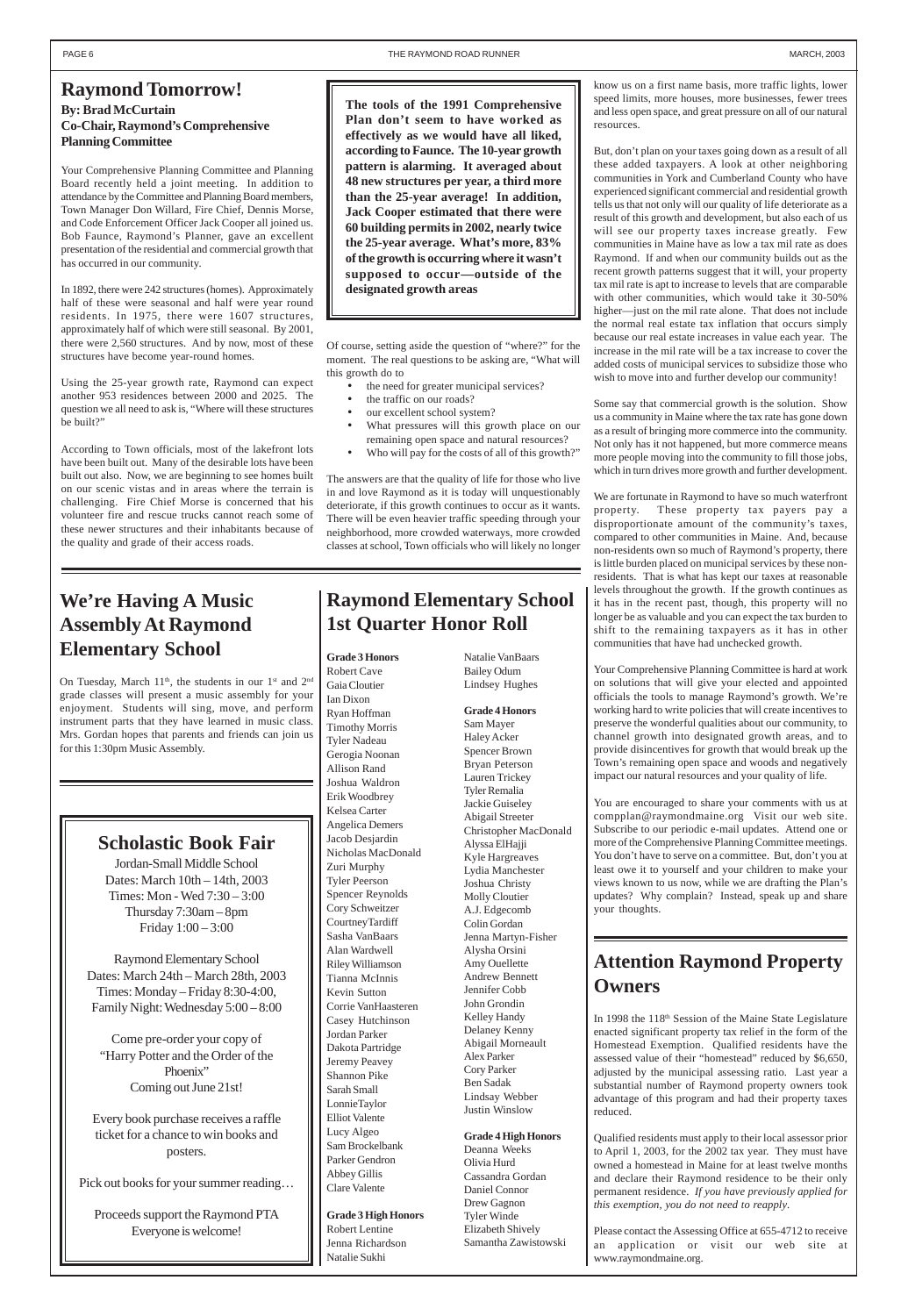#### **Friday Night Ski Program A Success By: Peter Walgreen, Director of Friday Skiing**

The Raymond Recreation Friday night ski program at Shawnee Peak was a wonderful success again this year. There were 100 participants, the largest program ever, and the snow was wonderful. Many thanks to all the volunteers who made it happen: Paul Godwin, Paul Follensbee, Ingo Hartig, Dave Gagne, Ken Gilmore, Lorna Dunn, Mark Winslow, Dave Blanchard, and Nancy Boucher. In addition to students in grades 7-12, we also welcomed several families into the program who skied together for their family recreation. I would like to especially thank the students who participated, who were polite and friendly as always and made the volunteers' efforts even more worthwhile. We have great kids in Raymond; thank you.

#### **Raymond Extended Day Program 2003 Summer Registration**

Registration for the R.E.D. 2003 Summer Program is right around the corner. For all current R.E.D. families (this includes all families currently enrolled in the 2002-2003 school year program), enrollment will be the week of March 24, 2003. For all new families wishing to enroll, registration will be the week of March 31, 2003, and will be on a first come, first served basis. Registration packets will be available at Raymond Elementary and Jordan-Small Middle Schools in the main offices, and can also be picked up from R.E.D. during program hours. All program fees, hours of operation, etc. will be listed in these packets. Should you have any other questions, please call Kristi Curtis, program director, at 655-3203, or e-mail red@raymondmaine.org.

### **Jordan-Small Middle School Literacy Corner**

**Mark A. Cyr, Literacy Specialist m.cyr@raymondmaine.org**

**Studying: A Key to Success... Ways Parents Can Help By: Ann Erickson, Reading Director St. Peter, Minnesota Public Schools**

#### **Part One**

One of the most important gifts parents can give their children is help in learning to study effectively. Good study habits can bring success and satisfaction during school years, and they may bring the same rewards in the working world. Study habits are simply a set of tools that can be used to help increase the amount of information learned and prolong the length of time information is remembered. The benefits of good study habits can grow throughout the years.

#### **Encourage the Study Habit**

Studying needs to become a habit, and parents can do many things to help children develop this habit. The study habit does not come naturally to most people. It takes work and time to develop. Because good study habits are keys to success in school, they are worth the effort on the part of students and parents.

#### **When Should the Study Habits Begin?**

On Friday, March 14<sup>th,</sup> artist Kevin Hawkes will be visiting Raymond Elementary School. We are very excited about this special day. Kevin Hawkes is a brilliant children's book illustrator as well as an author. Mr. Hawkes has been honored with numerous picture book awards. On the day of his visit, Kevin will be giving five presentations, one to each of our grades. The presentations will include originals, sketches, dummy books, paintings and discussions of how to turn story ideas into illustrations! In preparation of our visiting artist, the entire school will be creating artwork that brings illustrations from the book *Weslandia* to life. The students will also be familiar with many other books that Kevin Hawkes has worked on. Thank you to the members of the PTA for their support of this event.

> It's never too early, and it's never too late! The easiest time for parents to begin building the study habit is before a child starts school. Set aside the same time every day- a time for quiet activities like drawing, painting, coloring, reading books together, stringing buttons or any other activities the child enjoys. Keep items in a box or bag that can be easily carried to a quiet spot. When a child begins school, this "quiet time" becomes "study time" and the box will contain supplies needed for homework. But it's never too late!

> Next month: Make Your Home A Good Place for Studying

#### **Kindergarten Screening At The Raymond Elementary School**

Appointments are now being taken for kindergarten screening. If you are a current Raymond resident and have a child who will be 5 years old on or before October 15, 2003, and will be entering kindergarten in the fall, then please call the Superintendent of Schools office at 655- 8666 to schedule a screening appointment for the afternoon of April 30 or May 7. Additional information will also be provided by Peggy Jensen, Home-School Coordinator, in the *Preschool Newsletter*. Please call Mrs. Jensen at 655- 8672 ext. 108 if you are new to the Raymond School District or have not yet scheduled your home visit.

- Monday, April 28: Parents Informational Meeting for Kindergarten Screening at 7pm in the Raymond Elementary School cafeteria
- Wednesday Afternoon, April 30: Kindergarten Screening at 1pm or 2:30pm
- Wednesday Afternoon, May 7: Kindergarten Screening at 1pm or 2:30pm

### **Raymond Elementary School Academic Fair**

The Raymond Elementary School Faculty invites Parents, Community Members and Friends to this year's Academic Fair on Wednesday, March 26, from 5 - 7pm at the Raymond Elementary School. Join us for student art displays and other exhibits that demonstrate student learning and achievement.

## <span id="page-6-0"></span>**Artist To Visit Raymond Elementary School**

#### **By: Jesse Romanoff Burton, RES Art Teacher**

#### **Substitute Janitors**

**Applications are now being taken for Substitute Custodians at the Raymond Elementary and Jordan-Small Middle Schools.**

**Please call the Superintendent's Office at 655-8666 to request an application. For more information contact Rick Dwinnell Head Custodian at 655-8672 after 2pm.**

#### **Poland Varsity Cheering Class B Champions By: Candi Scripture**

Raymond students Ashley Christie and Angie Scripture represented our Town and Poland Regional High during the competitive season. Ashley, a sophomore, and Angie, a freshman, soared to the top with their team to win the Class B Western Regional Championships in Augusta on January 25. The squad's undisputed high score of 77.5 earned PRHS their first championship in this sport and brought to attention the team's unity, tight choreography and "springy" tumbling. When it was discovered that a Class C squad had incorporated elements of their routine, the PRHS squad worked hard and fast to make changes in preparation for the State competition. Despite all odds, the PHRS team surpassed Old Town's score of 74.00 to take the  $2<sup>nd</sup>$  place title behind  $1<sup>st</sup>$  place winners from Rockland in Bangor on February 8th. Congratulations to all of the girls and coach Tiffany Fournier for titles well deserved!

### **Local Students Perform In The Windham Center Stage Theater**

The Windham Center Stage Theater presents the "Adventures of Peter Pan." Five Jordan-Small Middle School students will be performing: Hillary Orr will play an "Indian"; Harmony Brown performs as "Pirate #2"; Hannah Huber is the lost boy "Tootles"; Katie Eastman is the lost boy "Slightly"; and Grant Dodge is the wicked "Captain Hook." You can see these talented thespians perform Saturday, March 8, 15, and 22, at 2pm and 6pm and Sunday March 9, 16, and 23, at 2pm. The performance will be at the Windham Community Center, 8 School Road, Windham. Admission is \$8 for adults, \$6 for seniors and students, and \$3 for pre-school children. Call 893-2098 to reserve your tickets.

#### **Raymond Elementary School 2nd Quarter Honor Roll**

**Grade 3 Honors**

Zachary Gilman Jordan Parker Dakota Partridge Shannon Pike Sarah Small Tyler Stevens Elliot Valente Natalie VanBaars Kelsea Carter Angelika Demers Jacob Desjardins Zuri Murphy Tyler Peterson Kelly Pike Spencer Reynolds Alan Wardwell Riley Williamson Courtney Tardiff Ian Dixon Tyde Hall Ryan Hoffman Joshua Waldron Timothy Morris Tyler Nadeau Georgia Noonan Allison Rand Erik Woodbrey Lucy Algeo Sam Brockelbank Abbey Gillis Clare Valente Morgan Knights Tianna McInnis Kevin Sutton

#### **Grade 3 High Honors**

Casey Hutchinson Lindsey Hughes Jeremy Peavey Bailey Odum Robert Cave

Robert Lentine Gaia Cloutier Jenna Richardson Corey Schweitzer Sasha VanBaars Natalie Sukhi Corrie Van Haasteren

#### **Grade 4 Honors**

Daniel Connor Mollissa Dreyer Alyssa ElHajij Kyle Hargreaves Weston Masi Tyler Winde Haley Acker Abigail Streeter Cassandra Gordan Lauren Trickey Christopher MacDonald Spencer Brown Deanna Weeks Jackie Guiseley Tyler Remalia Sam Mayer Olivia Hurd Bryan Peterson Josh Christy Molly Cloutier Haley Durkan A.J. Edgecomb Colin Gordan Jenna Martyn-Fisher Dylan Richards Kelley Handy Abigail Morneault Lindsay Webber Samantha Zawistowski

#### **Grade 4 High Honors** Drew Gagnon Elizabeth Shively